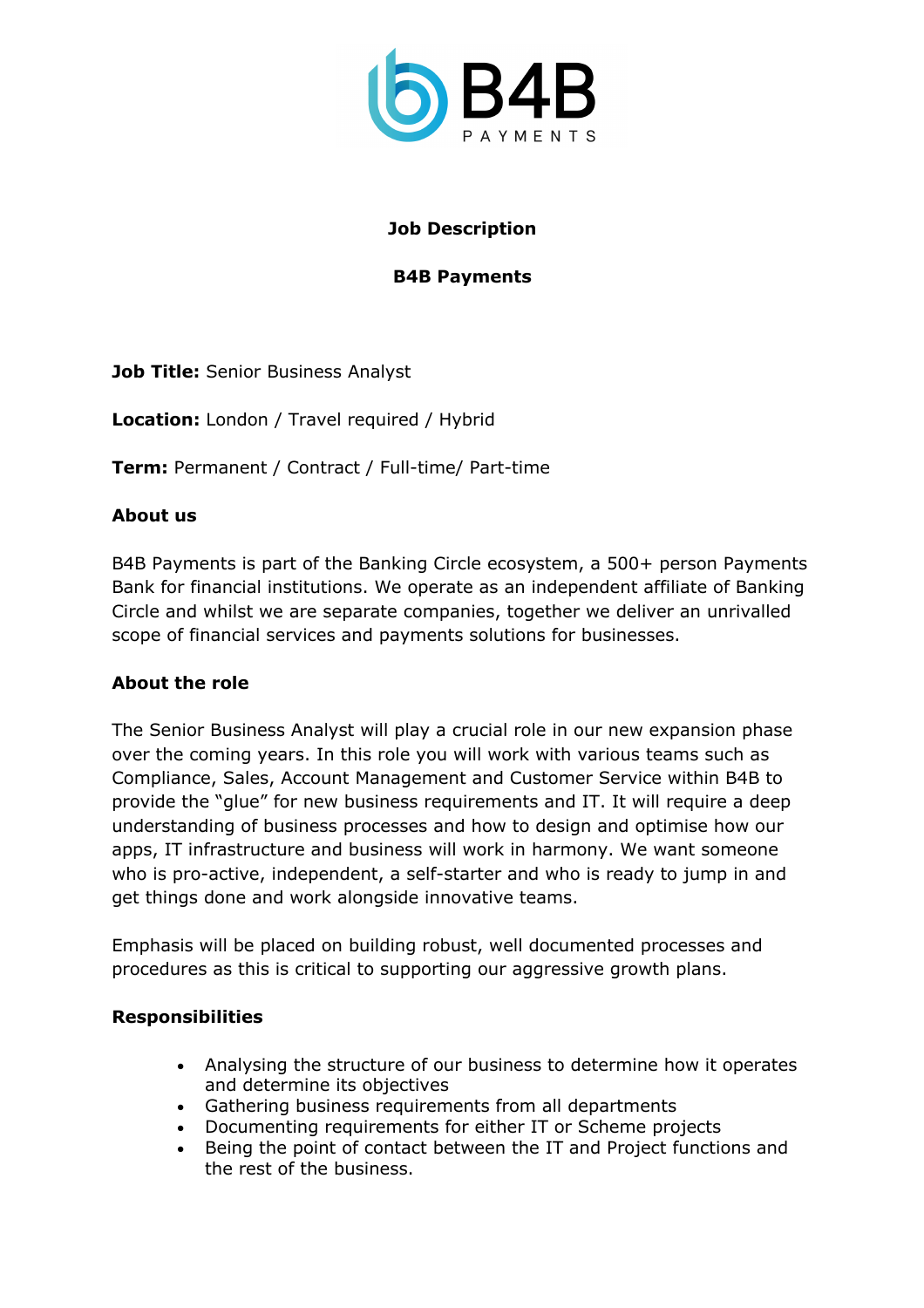

- Preparing and delivering a report of your findings to leadership with comprehensive risk and impact assessments
- Developing comprehensive end-to-end (E2E) test cases in a User Acceptance Testing (UAT) Environment
- Overseeing the implementation of approved process improvements and (where appropriate) implementing in our CRM system.
- Carrying out training sessions and workshops to guide relevant teams
- Carrying out periodic quality checks

### **Requirement**

- 5+ years in card payments and working with card schemes highly desirable
- Experience of reviewing and implementing new business processes
- IT literate and knowledge of one or more CRM systems an advantage
- You have excellent client facing communication skills
- Big picture thinking
- Project management skills and experience
- You speak and write English fluently.
- You are proficient in MS Excel, Word, PowerPoint and Outlook
- You are comfortable working across multiple countries and occasionally different time zones
- You have strong organizational and problem-solving skills
- Experience in working autonomously, taking the initiative and responsibility for your own work. Highly self-motivated and able to manage your own time effectively
- Ability to collaborate well with colleagues to truly understand business & user goals and come up with informed solutions
- Willingness to question and learn
- Attention to detail

#### **What we offer:**

- 28 Days Holiday (including bank holidays)
- Hybrid work the ability to work from home and from our new offices
- An individually tailored personal development plan and ongoing training
- Cycle-to-work scheme
- Employee assistance programme
- Regular socials and relaxed working environment

## **Make a difference:**

We're always on the look out for talented individuals to help take us further. It's important to us to hire the right people and work out a role that works.